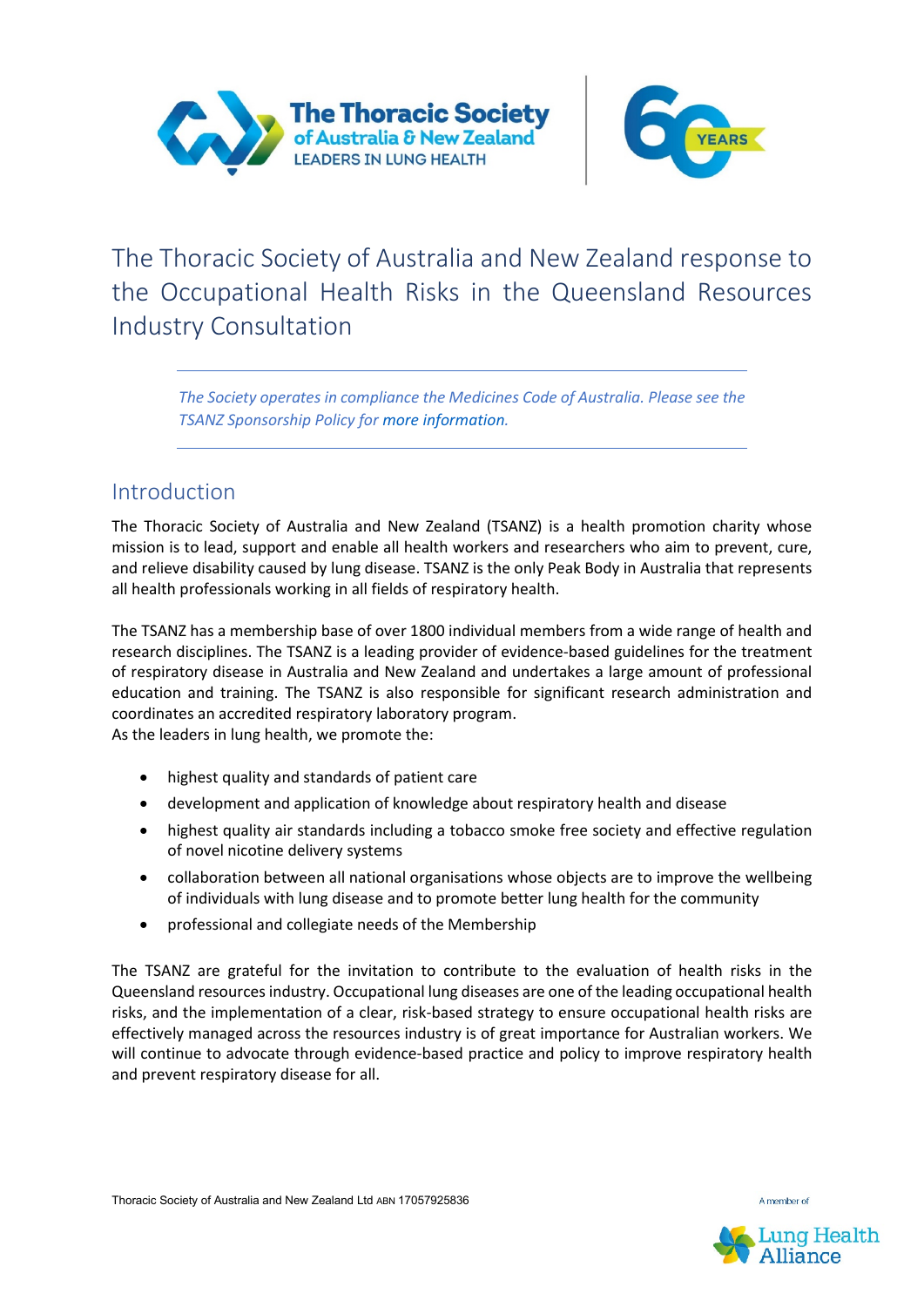



# Consultation Topic

The re-identification of mine dust lung disease in the Queensland mining industry demonstrated that in addition to serious safety risks, preventing disease and other health harms must also be a focus. To inform the overall review of occupational health risks relevant to the Queensland resources industry, the Resources Safety and Health Queensland (RSHQ) is seeking stakeholder views on current and emerging occupational health risks, specifically:

- What do you believe are significant current and emerging occupational health risks?
- What associated evidence or data do you have to support this? Please provide.
- How are these occupational health risks currently being controlled and monitored?
- What opportunities are there for improvements in the way occupational health risks are identified, controlled, monitored and regulated in Queensland?

# TSANZ Feedback

In terms of the current and emerging occupational health risks, and supporting evidence, and controls, we invite the RSHQ to review the following publications which have originated from the TSANZ Special Interest Group in Occupational & Environmental Lung Disease:

Deborah H Yates, Jennifer L Perret, Margaret Davidson, Susan E Miles and AW Musk. Dust diseases in modern Australia: a discussion of the new TSANZ position statement on respiratory surveillance. Med J Aust 2021; 215 (1): . || doi: 10.5694/mja2.51097 [https://www.mja.com.au/journal/2021/215/1/dust-diseases-modern-australia-discussion-new](https://www.mja.com.au/journal/2021/215/1/dust-diseases-modern-australia-discussion-new-tsanz-position-statement)[tsanz-position-statement](https://www.mja.com.au/journal/2021/215/1/dust-diseases-modern-australia-discussion-new-tsanz-position-statement)

Perret JL, Miles S, Brims F, Newbigin K, Davidson M, Jersmann H, Edwards A, Zosky G, Frankel A, Johnson AR, Hoy R. Respiratory surveillance for coal mine dust and artificial stone exposed workers in Australia and New Zealand: A position statement from the Thoracic Society of Australia and New Zealand. Respirology. 2020 Nov;25(11):1193-202. <https://onlinelibrary.wiley.com/doi/full/10.1111/resp.13951>

Hoy R, Burdon J, Chen L, Miles S, Perret JL, Prasad S, Radhakrishna N, Rimmer J, Sim MR, Yates D, Zosky G. Work‐related asthma: A position paper from the Thoracic Society of Australia and New Zealand and the National Asthma Council Australia. Respirology. 2020 Nov;25(11):1183-92. <https://onlinelibrary.wiley.com/doi/full/10.1111/resp.13951>

There are many opportunities to improve the risk of occupational lung disease in Queensland and we provide the following recommendations.

## **1. The TSANZ strongly recommend the formation of a state-wide, virtual, multidisciplinary team meeting to provide expert advice for workers suffering from (and potentially suffering from) occupational respiratory disease.**

Currently, multidisciplinary teams (MDT) are the accepted standard of care for diagnosis and management of interstitial lung disordersin clinical practice. We recommend establishment of at least one hospital based multidisciplinary team (MDT) meeting, to include respiratory and occupational physicians, radiologists, and other appropriate experts (e.g., occupational hygienists, allied health).

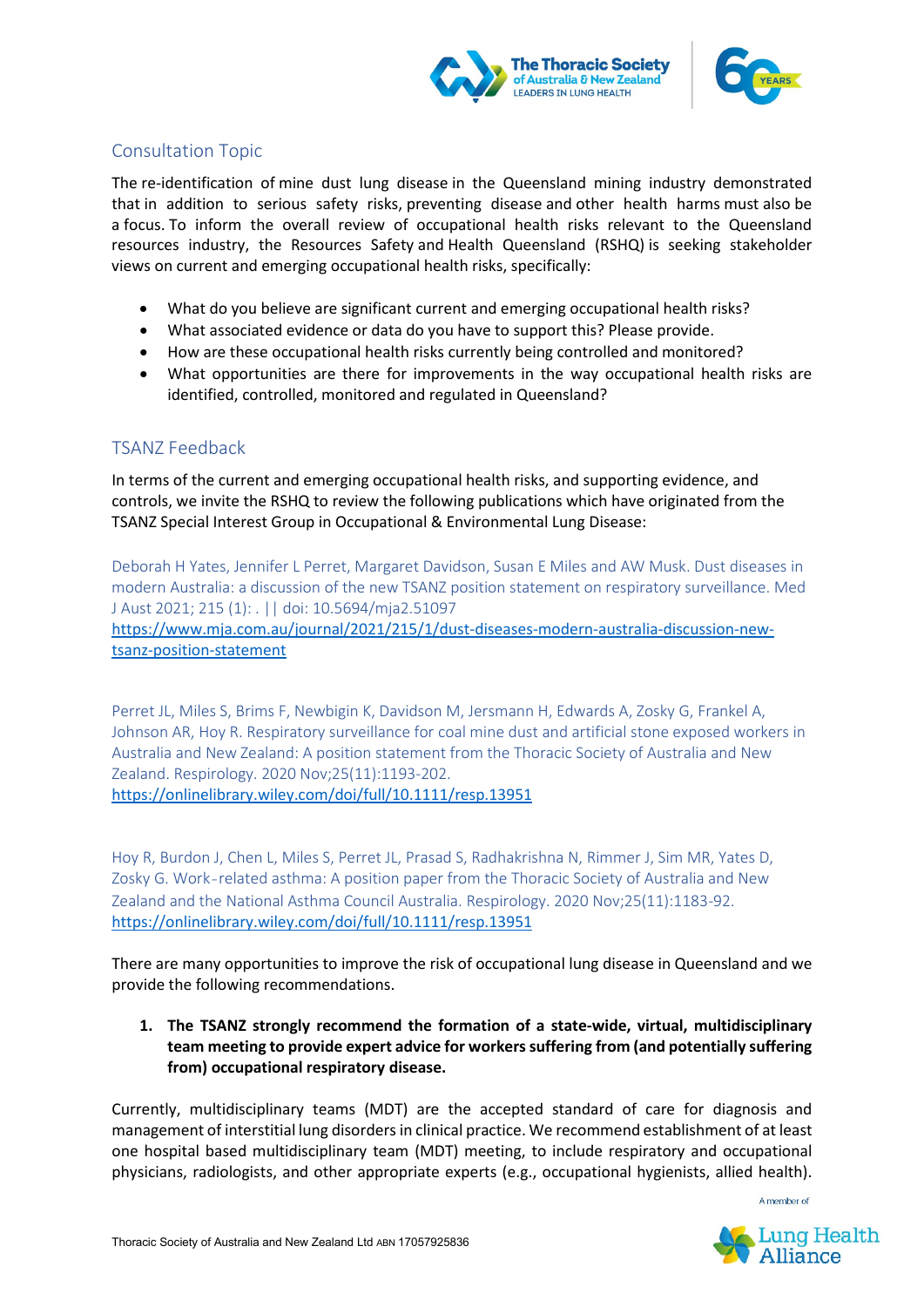



This team's main purpose would be to come to a consensus regarding diagnosis of an occupational lung disease, enable accurate recording of information compatible with a national registry, and enable appropriate return-to-work strategies. This approach would also encourage education of health care providers, facilitate communication amongst disciplines, and ensure consideration of all aspects of prevention of respiratory disease. We note that this group must be adequately resourced in order to produce effective outcomes and is likely to require ongoing stable funding.

## **2. The TSANZ strongly recommend the formation of a functioning occupational lung disease Register which is closely linked to the nascent Federal Register.**

The resurgence of coal mine lung dust diseases and of coal-workers and silicosis in Queensland should have been avoidable if there had been a robust system for accurately recording incident cases. Such a register supported by adequate resourcing, capturing information on disease in workers through clinical notification and screening pathway is essential. The absence of a system to achieve these aims continues to hamper the provision of timely and accurate advice to individual workers, insurers, employers and regulators. Information collected for the register regarding the natural history and prognosis of the various occupational lung disorders should also improve understanding of the longterm prognosis of affected workers.

#### **3. The TSANZ recommends establishment of expert outpatient occupational lung clinics.**

Improved and timely access to clinical care for dust-exposed workers is essential and requires support. Specialised occupational lung clinics are currently not available in the public sector in Qld, despite the need for rapid access to occupational respiratory physicians for those with potential occupational lung issues. The needs of rural areas and transportation realities for workers also need to be taken into account. In addition, such clinical expertise could be utilised for the investigation of outbreaks of occupational lung disease which may present as an index case (such as occurred with the outbreak of artificial stone silicosis).

Several models for such support exist including rural outreach clinics with visiting experts, and/or the establishment of occupational lung clinics in major centres and hybrid models, and/or the use of innovative technological approaches. Provision of psychological and social support would also be greatly beneficial to workers and ideally would also be offered at the same occupational lung clinics. We note that a monopoly based in a large city could give rise to access and travel issues for workers in more remote areas and advise against this approach. A mixed or hybrid model in conjunction with traditional clinical consultation should be explored. Some aspects of care are potentially achievable using teleheath and associated technologies, and this model needs careful planning and evaluation. Data obtained from such outpatient occupational lung assessments could be evaluated at the state MDT as recommended above. Technological challenges and quality control processes for any such model would need careful planning and continued prospective evaluation. Training in occupational lung disease in expert clinics could be supported by dedicated scholarships for a range of medical and allied health professionals.

## **4. The TSANZ recommends the QLD Government continue to implement respiratory surveillance in workers exposed to occupational lung risks.**

In addition to primary prevention of exposure, an important way of monitoring the efficacy of such primary prevention is effective monitoring and surveillance. The TSANZ is aware of the QLD government's commitment to expanding the scope of respiratory surveillance to a wider range of industries where dust exposure exists, and congratulates it on this endeavour. TSANZ recommends